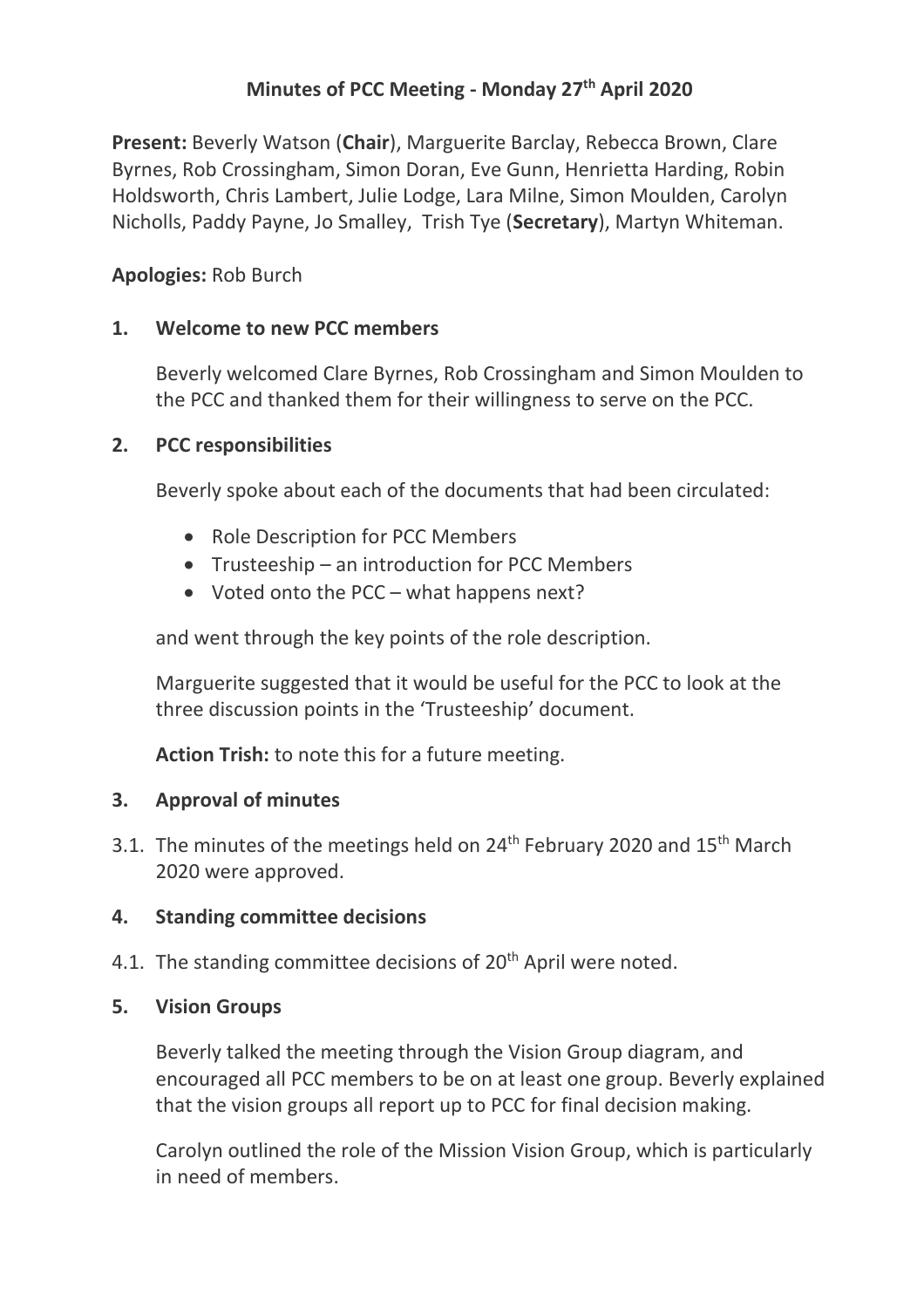### 5.1. Finance Vision Group:

Chris reported summarised the main points relating to the quarter 1 accounts:

- The budget for Q1 is generally a quarter of the annual figures. There has been no extraordinary activity in the first three months and we have recorded a small surplus compared to an expected deficit.
- Regular giving is almost exactly budget.
- The Church Hall and Reading Room rental did very well in this first quarter, but that is usual.
- Expenditure in hall is above budget as we purchased new blinds and heating controls.
- Expenditure is slightly down on budget to give us the small surplus.
- The Chair Fund stands at £8,000, (it is actually now £8,500). Gift Aid will give a further £1,300. We therefore need to raise a further £5,000 (£1,000 of which will be Gift Aid)

Robin asked about the visiting organist expenditure and Chris explained that Jeremy invoices us and the invoice is approved by Beverly and one other.

Rebecca raised a question about the likely loss of income in the next quarter due to the hall being closed. Chris explained how he filled a questionnaire for the Diocese which showed our predicted losses. As a result of this, the Diocese is reducing our Parish Share. The reduction will be equivalent to a third of our estimated losses.

The meeting thanked Chris for getting the form filled in a short timescale and this rebate for us.

5.2. Worship Vision Group

Beverly updated the meeting regarding Worship. The main change has been with the recorded services going out online. Beverly thanked Trish for speed in which we could achieve that. We have had a great response with a high number of viewers (90-100) which equates to many more than that in individuals. We have a lot to learn from this for the future. Beverly expressed her gratitude to the Worship Vision Group and to all those involved. We have now also implemented a dial-in service of a portion of the service, primarily for those who aren't online.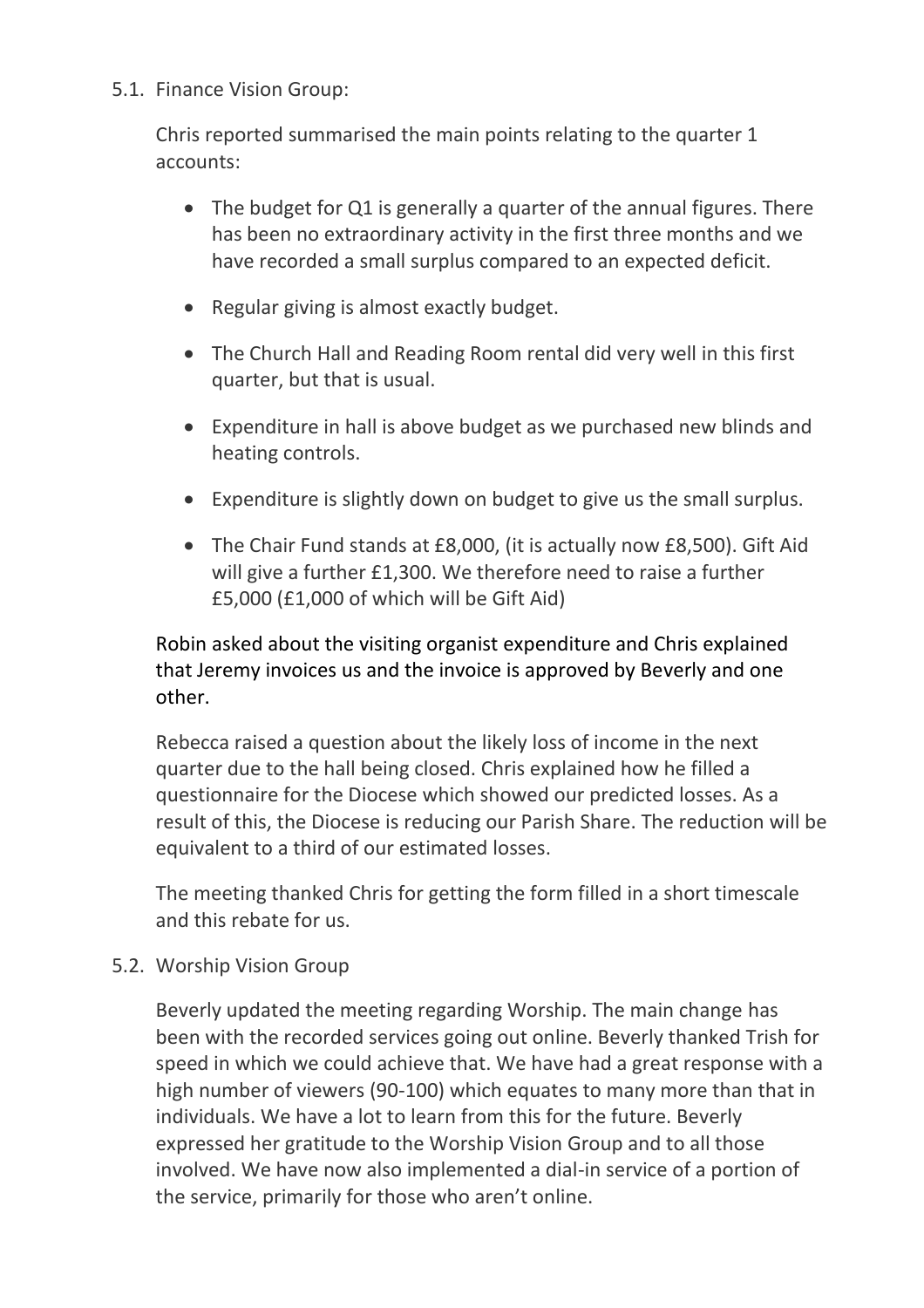### 5.3. Pastoral Vision Group:

During the corona crisis, Beverly and Marguerite have been working together to oversee pastoral care. It is a big piece of work – specially to look after those who are isolated and without internet access. The news-sheet is being printed and delivered by Simon Doran and family, to those we know to be 'off-line'.

The group is also reaching out to families with young children and also juggling work to see how we can support them.

Dray Court residents are also rather isolated so we're highlighting the phone-in service to them.

Rebecca asked if there had been an increase in funerals for Beverly. Beverly has taken four in the past month with one more possible. Two of these have been COVID related. All funerals have been of older people with underlying conditions.

# **6. Transforming Church Plan**

6.1. Review of goals.

Beverly explained that every church has goals and plan and that our plan is now a couple of years in. We'll look at the plan in a coming PCC as many of the goals are now complete. All of us need to all start thinking about what the new goals may be.

# **7. Vicar's report**

Beverly highlighted that this section of the meeting is a time to give thanks and celebrate the things we have done together.

Since the ;ast meeting everything has changed. Churches have closed and the lock down started. We have responded quickly with the production of the online service and now the phone-in service. Pastoral care has been a big area of focus and we are working hard to be a caring community.

There are many neigbourhood groups looking after their streets. For example, in Vicarage Gate people are sharing shopping deliveries.

We have seen a large increase in funerals.

In many ways, we have tried to carry on business as usual. The Vision Groups and Church Groups are still meeting and we are planning a Messy Church holiday club for half-term.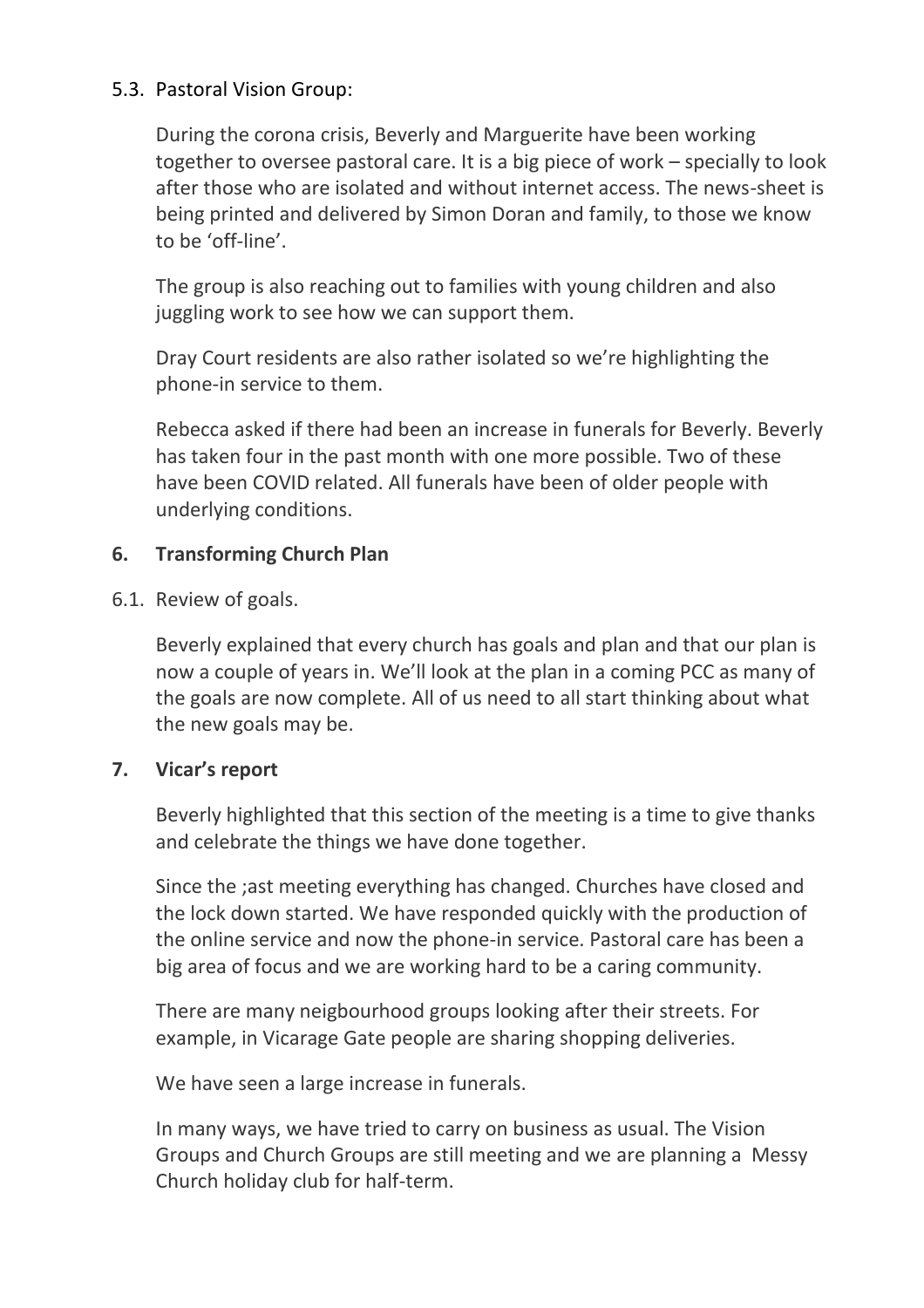On a financial front, the chairs project is still moving forward and we hope to complete by the end of the year.

Beverly reminded us that she was due to take a sabbatical this year, having completed 12 years of ministry. Given the current challenges, she will no longer be taking this sabbatical and will be around as normal.

Simon Moulden offered thank to Beverly for giving up her sabbatical.

### **8. Safeguarding**

Julie explained that the safeguarding process underpins everything we do in order to make Church a safe place for everyone. Safeguarding is demonstrated in Risk Assessments, DBS checks, safer recruitment to name a few.

There has been a change at Diocesan level with Ian Berry now moving to work solely for Portsmouth Diocese. Ian previously dealt with any safeguarding incidents. Jane Huttly is taking over his role temporarily.

If anyone has a safeguarding query, they should come to safeguarding team first, rather than Diocese. The team is Julie, Beverly, Carolyn, Henrietta, Eve and Trish.

The Diocese is trying to put more training online. Our new members need to do basic training (a couple of hours) which is online. The sooner this can be done, the better.

The Parish Safeguarding Handbook (provided with the Agenda) is updated from last year. There have been some significant changes from the House of Bishops. The document is well written, in common sense language. We can print copies in time if people need them.

Julie emphasized that safeguarding is the responsibility of the whole PCC, with delegated responsibility to the Safeguarding Team – who report at each PCC meeting.

Beverly commended Julie for her role as Safeguarding Officer and offered many thanks.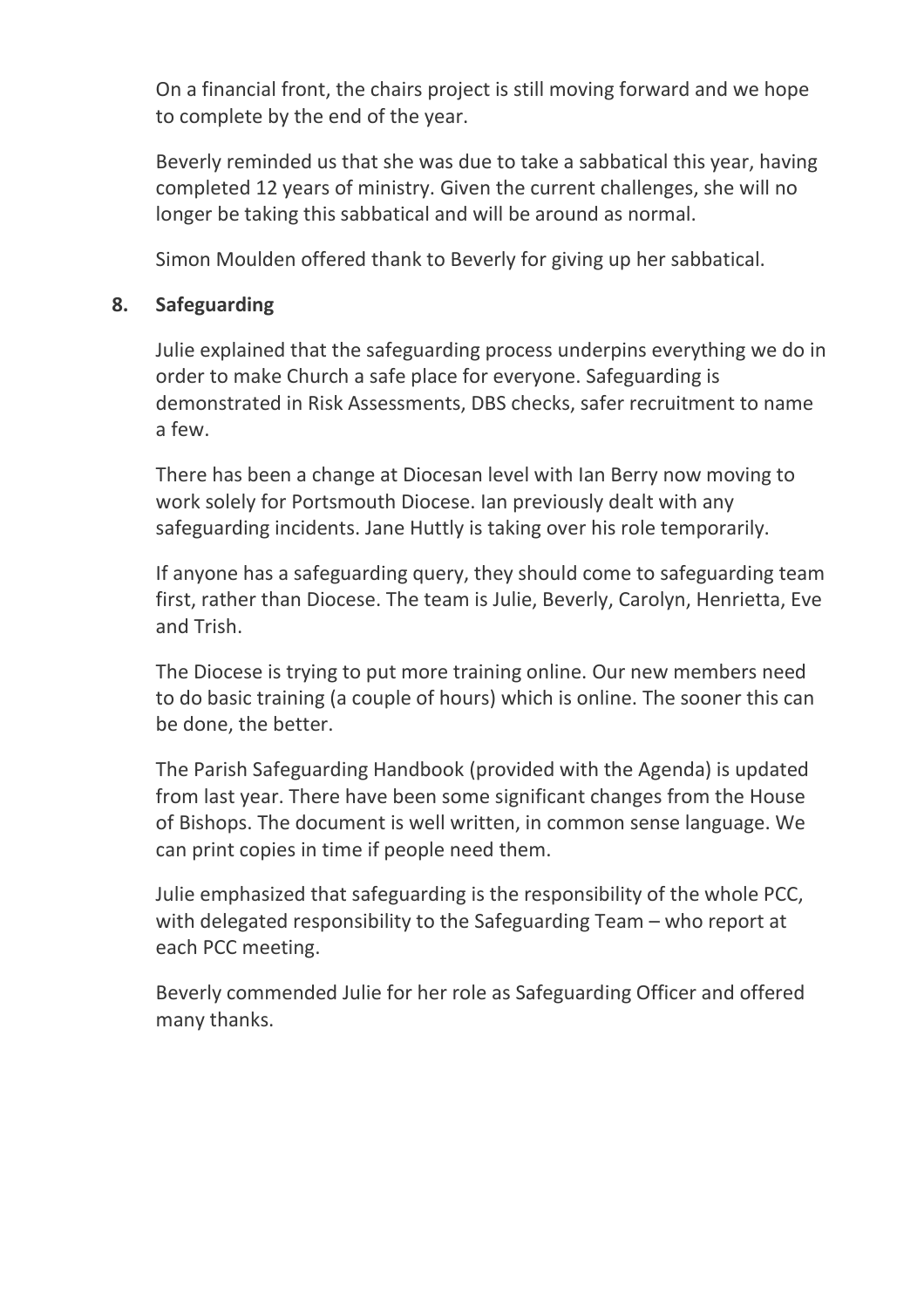### **9. Approvals**

9.1. Online Quiz – 1st May 2020

**Proposal:** That we hold a Zoom Quiz on 1<sup>st</sup> May, run by Robin and technically facilitated by Trish. **Proposed:** Paddy Payne; **Seconded:** Rebecca Brown; All in favour.

9.2. Messy Church Half Term Holiday Club (online videos)

**Proposal:** That we have a three day Messy Church holiday club at half term that will take the form of three pre-recorded online videos. **Proposed:** Jo Smalley; **Seconded:** Carolyn Nicholls; All in favour.

9.3. Toddler Group – Zoom session

**Proposal:** To run a Zoom session for parents and toddlers with songs and activities. **Proposed:** Trish Tye; **Seconded:** Martyn Whiteman; All in favour.

9.4. Toddler Group – Facebook page

**Proposal:** That the PCC approves the presence of a Toddler Facebook page (that has been in existence for some years) **Proposed:** Jo Smalley; **Seconded:** Paddy Payne; All in favour.

**Action:** Safeguarding team to review the page and check it is not of any safeguarding concern.

#### **10. Dates & Events**

10.1. Calendar review

Beverly and Trish have been through the calendar and made some suggested changes, mostly with events being pushed forward where possible.

Carolyn explained that the usual Christian Aid activities will not be able to happen in May. We will promote giving online, but would be good to have an event..

**Proposal:** That we suggest people donate to Christian Aid in lieu of a 'ticket' for the upcoming online quiz.

**Proposed**: Julie Lodge; **Seconded:** Martyn Whiteman; All in favour.